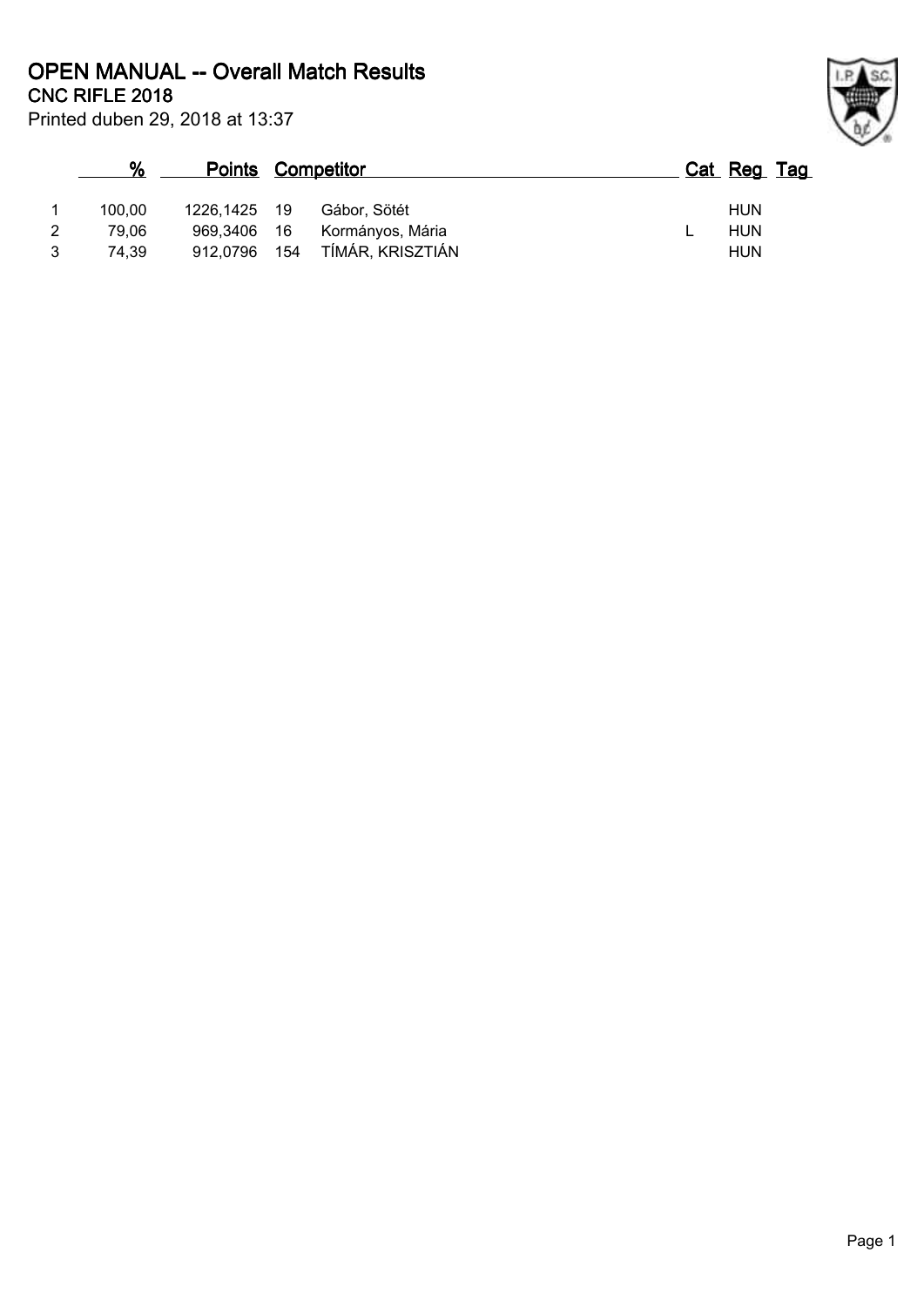# **OPEN SEMI-AUTO -- Overall Match Results**

Printed duben 29, 2018 at 13:37

# **CNC RIFLE 2018**

|                | <u>%</u> | <b>Points Competitor</b> |     |                     |             | Cat Reg Tag |  |
|----------------|----------|--------------------------|-----|---------------------|-------------|-------------|--|
| 1              | 100,00   | 1196,3113                | 171 | MYŠIAK, Michal      |             | <b>SVK</b>  |  |
| $\overline{2}$ | 99,30    | 1187,8922                | 81  | Vinduska, Vaclav    |             | CZE         |  |
| 3              | 96,17    | 1150,4408                | 67  | Bieri, Patrick      |             | SUI         |  |
| 4              | 95,44    | 1141,8089                | 158 | Hvížďala, Marek     |             | CZE         |  |
| 5              | 95,32    | 1140,3264                | 176 | Josi, Oliver        |             | SUI         |  |
| 6              | 94,91    | 1135,4332                | 43  | Nagy, Ernest        |             | <b>SVK</b>  |  |
| 7              | 90,83    | 1086,6315                | 95  | Kneringer, Mario    |             | <b>AUT</b>  |  |
| 8              | 90,83    | 1086,5776                | 155 | Glos, Stanislav     |             | CZE         |  |
| 9              | 89,66    | 1072,5968                | 135 | Theilinger, Martin  |             | <b>AUT</b>  |  |
| 10             | 89,50    | 1070,7287                | 101 | Kadlčík, Karel      |             | CZE         |  |
| 11             | 89,32    | 1068,5225                | 84  | Bures, Vitezslav    |             | CZE         |  |
| 12             | 89,23    | 1067,4256                | 39  | Schelen, Mikael     |             | <b>SWE</b>  |  |
| 13             | 88,90    | 1063,4834                | 103 | Smutný, Petr        |             | CZE         |  |
| 14             | 88,35    | 1056,9420                | 134 | Stacher, Guenter    |             | <b>AUT</b>  |  |
| 15             | 87,69    | 1048,9944                | 188 | Maska, Richard      |             | CZE         |  |
| 16             | 86,66    | 1036,7390                | 202 | Jiskra, Jan         |             | CZE         |  |
| 17             | 86,51    | 1034,9200                | 182 | Galliani, Alessio   | $\mathsf S$ | <b>ITA</b>  |  |
| 18             | 85,77    | 1026,0349                | 117 | Košťák, Jan         |             | CZE         |  |
| 19             | 85,70    | 1025,2445                | 58  | Szarvas, Peter      |             | <b>HUN</b>  |  |
| 20             | 85,67    | 1024,8727                | 60  | Bergfeldt, Per      | S           | <b>SWE</b>  |  |
| 21             | 84,94    | 1016,1043                | 189 | Bindik, Franta      |             | CZE         |  |
| 22             | 83,17    | 994,9784                 | 102 | Peša, Jaroslav      | $\mathsf S$ | CZE         |  |
| 23             | 82,92    | 991,9224                 | 72  | Schlegel, Sven      |             | <b>GER</b>  |  |
| 24             | 82,48    | 986,7352                 | 59  | Miglecz, Gyula      |             | <b>HUN</b>  |  |
| 25             | 81,89    | 979,7179                 | 172 | MYŠIAK, Štefan      |             | <b>SVK</b>  |  |
| 26             | 81,85    | 979,1723                 | 85  | Tiefenbach, Martin  |             | CZE         |  |
| 27             | 81,60    | 976,1802                 | 106 | Sudek, Lukáš        |             | CZE         |  |
| 28             | 81,25    | 972,0100                 | 79  | Heglas, Jakub       |             | CZE         |  |
| 29             | 81,14    | 970,6921                 | 90  | Benes, Marcus       |             | <b>AUT</b>  |  |
| 30             | 80,97    | 968,6723                 | 62  | CORAZZINI, MASSIMO  | SS          | <b>ITA</b>  |  |
| 31             | 80,36    | 961,3710                 | 149 | Meichtry, Markus    | $\mathsf S$ | SUI         |  |
| 32             | 80,01    | 957,1687                 | 137 | Spring, Sebastian   |             | AUT         |  |
| 33             | 79,69    | 953,3853                 | 116 | Šmíd, Martin        |             | <b>CZE</b>  |  |
| 34             | 79,60    | 952,2709                 | 198 | Hotra, Tomáš        |             | <b>CZE</b>  |  |
| 35             | 79,18    | 947,2162                 | 177 | Josi, Maggie        | L           | SUI         |  |
| 36             | 78,72    | 941,7092                 | 82  | Kopriva, Martin     |             | CZE         |  |
| 37             | 78,63    | 940,6344                 | 56  | Loman, Jonatan      |             | <b>SWE</b>  |  |
| 38             | 78,02    | 933,3706                 | 133 | Karlin, Marcus      |             | <b>AUT</b>  |  |
| 39             | 77,81    | 930,8729                 | 151 | Bircher, Stefan     |             | SUI         |  |
| 40             | 77,58    | 928,1255                 | 4   | Švrček, Radim       |             | <b>CZE</b>  |  |
| 41             | 77,41    | 926,0879                 | 80  | Strýc, Michael      |             | <b>CZE</b>  |  |
| 42             | 76,89    | 919,8546                 | 115 | nieuwenhuis, bertil |             | <b>NED</b>  |  |
| 43             | 76,77    | 918,3717                 | 145 | Ebert, Rene         |             | SUI         |  |
| 44             | 76,39    | 913,8081                 | 100 | Vaďura, Petr        |             | <b>CZE</b>  |  |
| 45             | 75,59    | 904,3341                 | 166 | Pfeifer, Ladislav   |             | CZE         |  |
| 46             | 75,36    | 901,5214                 | 34  | Lindberg, Johan     | $\mathsf S$ | <b>SWE</b>  |  |
| 47             | 75,34    | 901,2826                 | 40  | Nordh, Stefan       |             | <b>SWE</b>  |  |
| 48             | 75,19    | 899,4733                 | 203 | Funk, Thomas        |             | CZE         |  |

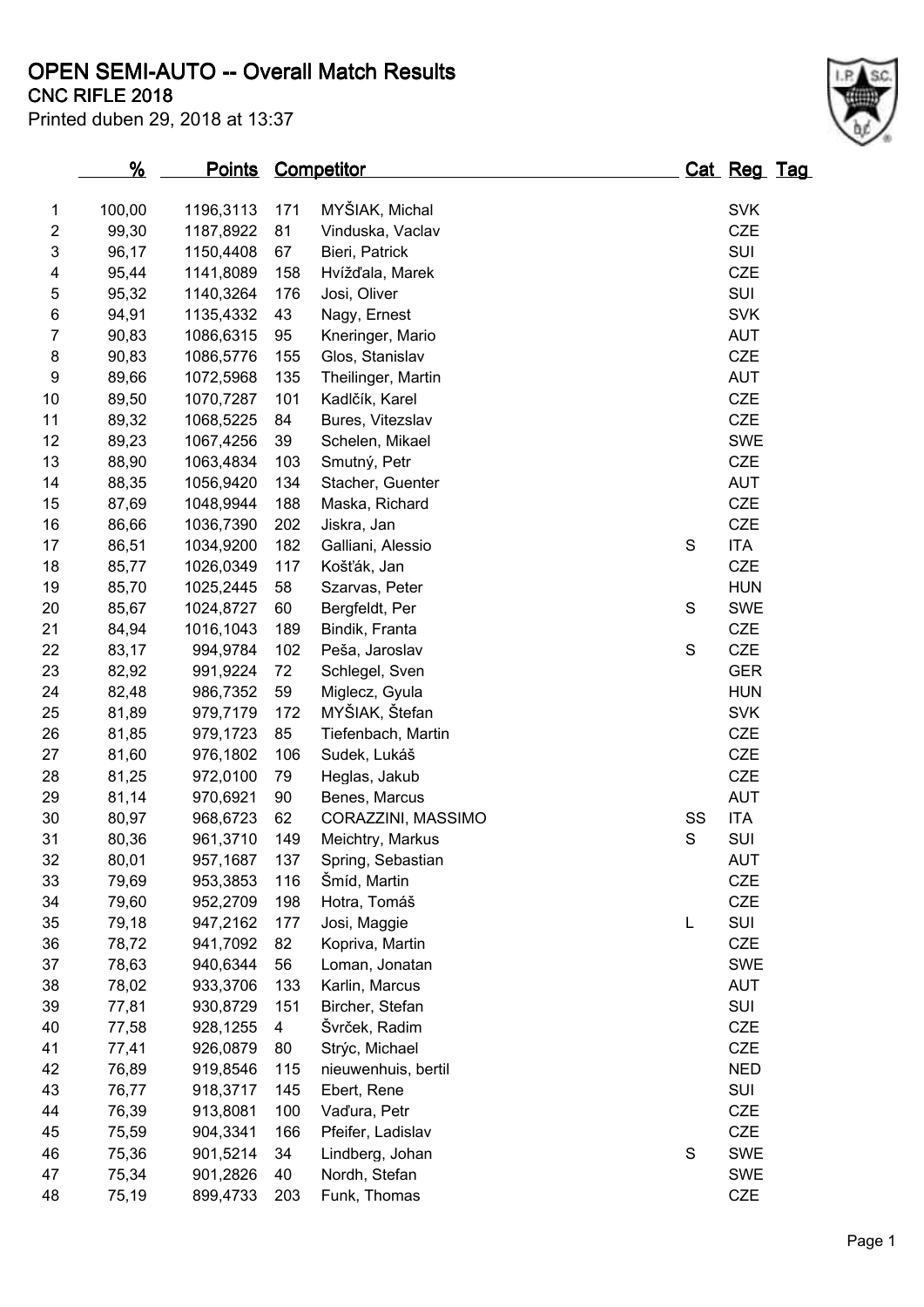### **CNC RIFLE 2018 OPEN SEMI-AUTO -- Overall Match Results**

Printed duben 29, 2018 at 13:37

|    | <u>%</u> | <u>Points</u> |     | <b>Competitor</b>   |               | Cat Reg Tag |  |
|----|----------|---------------|-----|---------------------|---------------|-------------|--|
|    |          |               |     |                     |               |             |  |
| 49 | 75,17    | 899,2256      | 114 | Laar van, Marcel    | ${\mathsf S}$ | <b>NED</b>  |  |
| 50 | 75,11    | 898,5088      | 179 | Anese, Renato       | $\mathbf S$   | <b>ITA</b>  |  |
| 51 | 74,81    | 894,9676      | 70  | Ulmer, Alexander    |               | SUI         |  |
| 52 | 74,20    | 887,6874      | 194 | Kala, Jakub         |               | <b>CZE</b>  |  |
| 53 | 73,95    | 884,6138      | 113 | Steiger, Thomas     | ${\mathsf S}$ | SUI         |  |
| 54 | 72,93    | 872,5284      | 42  | Lind, Gabriel       |               | <b>SWE</b>  |  |
| 55 | 72,81    | 871,0039      | 193 | Zeman, Marcel       |               | <b>CZE</b>  |  |
| 56 | 72,66    | 869,2952      | 152 | Waldmann, Daniel    | ${\mathsf S}$ | SUI         |  |
| 57 | 71,79    | 858,8850      | 36  | Gustafsson, Magnus  |               | <b>SWE</b>  |  |
| 58 | 71,54    | 855,8719      | 168 | Barancik, Ivan      |               | <b>SVK</b>  |  |
| 59 | 71,15    | 851,1320      | 167 | Novák, Jakub        |               | <b>CZE</b>  |  |
| 60 | 70,63    | 844,9888      | 143 | Kriegner, Michael   |               | AUT         |  |
| 61 | 70,35    | 841,5763      | 9   | Pfisterer, Kilian   |               | <b>GER</b>  |  |
| 62 | 69,99    | 837,2961      | 169 | Žolnay, Pavol       |               | CZE         |  |
| 63 | 69,78    | 834,7802      | 157 | Novotný, Marek      |               | CZE         |  |
| 64 | 69,73    | 834,2381      | 5   | Kubáč, Vítězslav    |               | CZE         |  |
| 65 | 69,70    | 833,8242      | 181 | Pascoolini, Mauro   | $\mathsf S$   | <b>ITA</b>  |  |
| 66 | 69,60    | 832,6320      | 156 | Rataj, Jan          | ${\mathsf S}$ | CZE         |  |
| 67 | 69,37    | 829,8637      | 98  | Borke, René         | $\mathbf S$   | <b>GER</b>  |  |
| 68 | 69,34    | 829,5709      | 48  | Brož, Jiří          | $\mathbf S$   | CZE         |  |
| 69 | 69,11    | 826,7889      | 195 | Nadvornik, Milan    |               | CZE         |  |
| 70 | 68,96    | 825,0195      | 97  | Ravn, Nick          |               | <b>DEN</b>  |  |
| 71 | 68,78    | 822,8755      | 93  | Bonics, Vjekoslav   |               | <b>AUT</b>  |  |
| 72 | 68,53    | 819,8751      | 111 | Würzburger, Istvan  | $\mathbf S$   | SUI         |  |
| 73 | 67,84    | 811,5608      | 78  | Bulko, Peter        |               | CZE         |  |
| 74 | 67,55    | 808,0936      | 112 | Kressibucher, Peter | SS            | SUI         |  |
| 75 | 66,66    | 797,4566      | 61  | Hua, Wei            |               | <b>HUN</b>  |  |
| 76 | 66,50    | 795,5049      | 52  | Souček, Jan         |               | CZE         |  |
| 77 | 66,39    | 794,1883      | 96  | Andreasen, Karsten  |               | <b>DEN</b>  |  |
| 78 | 66,15    | 791,3763      | 173 | Blaha, František    |               | <b>SVK</b>  |  |
| 79 | 65,76    | 786,7108      | 150 | Stockbauer, Janos   | ${\mathsf S}$ | SUI         |  |
| 80 | 65,67    | 785,6579      | 21  | STANĚK, JAN         |               | CZE         |  |
| 81 | 65,24    | 780,5308      | 104 | Stránský, Viktor    |               | CZE         |  |
| 82 | 65,24    | 780,4397      | 6   | Plzák, Jiří         | ${\mathsf S}$ | CZE         |  |
| 83 | 64,83    | 775,5416      | 138 | Scherz, Dieter      |               | <b>AUT</b>  |  |
| 84 | 64,35    | 769,8831      | 92  | Sederl, Martin      |               | AUT         |  |
| 85 | 63,97    | 765,3043      | 190 | Jedlička, Jakub     | J             | <b>CZE</b>  |  |
| 86 | 63,63    | 761,2608      | 47  | Stahl, Robert       | $\mathbf S$   | CZE         |  |
| 87 | 63,20    | 756,0471      | 45  | Bernard, Petr       |               | CZE         |  |
| 88 | 62,95    | 753,0209      | 146 | Dörsch, Stefan      |               | AUT         |  |
| 89 | 62,46    | 747,1863      | 91  | Praschinger, Edgar  | ${\mathsf S}$ | <b>AUT</b>  |  |
| 90 | 62,45    | 747,0617      | 35  | Clerte, Pia         | L             | <b>SWE</b>  |  |
| 91 | 62,23    | 744,4424      | 125 | Sadik, Aynacioglu   |               | <b>GER</b>  |  |
| 92 | 61,92    | 740,7736      | 147 | Stogmeyer, Manuel   |               | AUT         |  |
| 93 | 61,80    | 739,3301      | 170 | Žolnay, Anka        | L             | <b>CZE</b>  |  |
| 94 | 61,75    | 738,6723      | 71  | Skof, Andrej        | ${\mathsf S}$ | <b>SLO</b>  |  |
| 95 | 61,61    | 737,0456      | 140 | Hörth, Alexander    |               | <b>AUT</b>  |  |
| 96 | 61,58    | 736,7314      | 51  | Moravec, Jan        | ${\mathsf S}$ | CZE         |  |

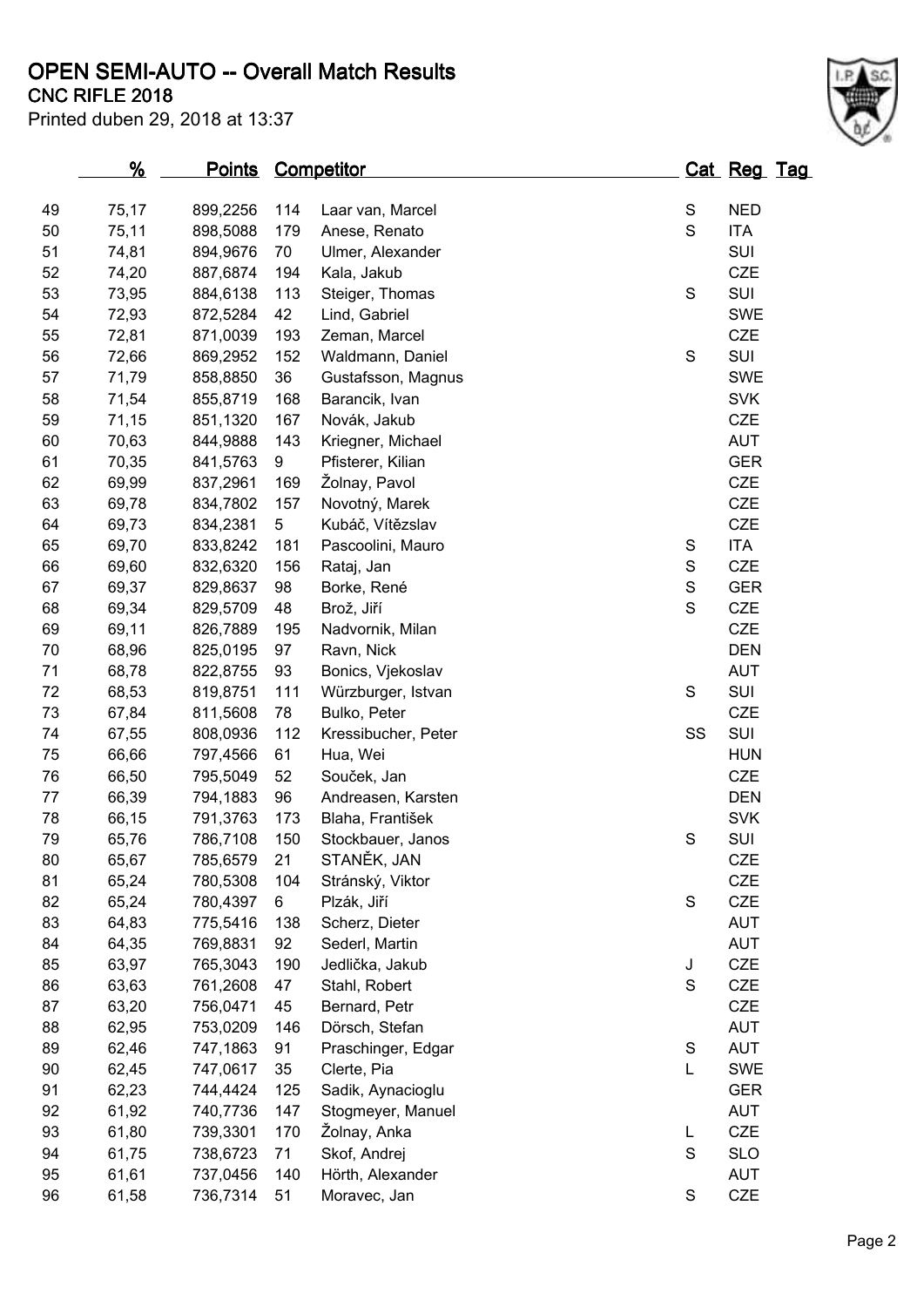**OPEN SEMI-AUTO -- Overall Match Results**

Printed duben 29, 2018 at 13:37

## **CNC RIFLE 2018**

|     | <u>%</u> | <u>Points</u> |                | <b>Competitor</b>    |               | <u>Cat Reg Tag</u> |  |
|-----|----------|---------------|----------------|----------------------|---------------|--------------------|--|
| 97  | 61,35    | 733,9459      | 11             | Kebo, Věkoslav       | SS            | CZE                |  |
| 98  | 61,35    | 733,9243      | 160            | Polívka, Vladimír    | SS            | <b>CZE</b>         |  |
| 99  | 60,95    | 729,1247      | 122            | Richter, Petr        | S             | <b>CZE</b>         |  |
| 100 | 60,34    | 721,8837      | 38             | Jonasson, Per        | SS            | <b>SWE</b>         |  |
| 101 | 60,31    | 721,4536      | 153            | KATSCHER, Michael    | S             | <b>AUT</b>         |  |
| 102 | 60,03    | 718,1418      | 49             | Fryzek_2, Lubor_2    |               | <b>CZE</b>         |  |
| 103 | 59,49    | 711,6536      | 65             | Mládek, Petr         | $\mathbf S$   | <b>CZE</b>         |  |
| 104 | 58,98    | 705,5721      | 178            | Nyfeler, Patrick     |               | SUI                |  |
| 105 | 58,67    | 701,9316      | 69             | Ziery, Hannes        |               | <b>AUT</b>         |  |
| 106 | 58,19    | 696,1532      | 128            | Satrapa, František   | ${\mathsf S}$ | <b>CZE</b>         |  |
| 107 | 56,85    | 680,0564      | $\overline{2}$ | Černý, Václav        |               | <b>CZE</b>         |  |
| 108 | 56,10    | 671,0965      | 139            | Waldschütz, Wolfgang |               | <b>AUT</b>         |  |
| 109 | 55,77    | 667,1732      | 127            | Kříž, Martin         |               | <b>CZE</b>         |  |
| 110 | 55,01    | 658,0680      | 57             | Loman, Maria         | L             | <b>SWE</b>         |  |
| 111 | 54,55    | 652,5439      | 123            | Bublák, Martin       |               | <b>CZE</b>         |  |
| 112 | 54,52    | 652,2174      | 185            | Brida, Romano        |               | <b>ITA</b>         |  |
| 113 | 53,99    | 645,8557      | 191            | Synek, Milos UFO     |               | <b>CZE</b>         |  |
| 114 | 53,67    | 642,0092      | 141            | Blümel, Matthias     | ${\mathsf S}$ | <b>AUT</b>         |  |
| 115 | 52,05    | 622,6723      | 15             | Pavlíček, Karel      |               | <b>CZE</b>         |  |
| 116 | 51,78    | 619,4572      | 105            | Turková, Eva         | L             | <b>CZE</b>         |  |
| 117 | 51,38    | 614,6750      | 204            | Hodoval, Pavel       |               | <b>CZE</b>         |  |
| 118 | 50,59    | 605,1972      | 94             | Kehr, Thomas         |               | <b>AUT</b>         |  |
| 119 | 49,08    | 587,1313      | 159            | Mučka, Karel         | SS            | <b>CZE</b>         |  |
| 120 | 48,58    | 581,1443      | 20             | Novotná, Marta       | L             | <b>SVK</b>         |  |
| 121 | 48,03    | 574,5428      | 192            | Slováček, Pavel      |               | <b>CZE</b>         |  |
| 122 | 47,61    | 569,6065      | 10             | Votoček, Miloš       | $\mathsf S$   | <b>CZE</b>         |  |
| 123 | 47,47    | 567,8945      | 17             | Špička, Jan          |               | <b>CZE</b>         |  |
| 124 | 47,30    | 565,8674      | 18             | Lošek, Vladimír      |               | <b>CZE</b>         |  |
| 125 | 46,33    | 554,2198      | 3              | Švrček, Petr         | S             | <b>CZE</b>         |  |
| 126 | 44,87    | 536,7409      | 148            | Preuner, Manfred     | SS            | <b>AUT</b>         |  |
| 127 | 44,75    | 535,3660      | 41             | Grey, Sarah          | Г             | SWE                |  |
| 128 | 44,50    | 532,4178      | 126            | Braun, Alexander     |               | <b>GER</b>         |  |
| 129 | 44,50    | 532,3658      | 7              | Zálejský, Rostislav  | S             | <b>CZE</b>         |  |
| 130 | 44,07    | 527,2740      | 109            | Kratochvíl, Miloš    | S             | CZE                |  |
| 131 | 42,22    | 505,0388      | 32             | Šurý, Petr           |               | <b>CZE</b>         |  |
| 132 | 37,42    | 447,7084      | 201            | Černý, Marek         | J             | <b>CZE</b>         |  |
| 133 | 36,26    | 433,7734      | 144            | Nussbaumer, Silvia   | L             | <b>AUT</b>         |  |
| 134 | 32,06    | 383,4784      | 8              | Klenk, Sascha        |               | <b>GER</b>         |  |
| 135 | 31,61    | 378,1994      | 124            | Kucis, Patrick       |               | <b>GER</b>         |  |
| 136 | 27,50    | 328,9997      | 50             | Fryzek, Lubor        | ${\mathsf S}$ | <b>CZE</b>         |  |
| 137 | 21,78    | 260,5728      | 199            | Yuan, Yao            | $\mathsf S$   | <b>CZE</b>         |  |
|     |          |               |                |                      |               |                    |  |

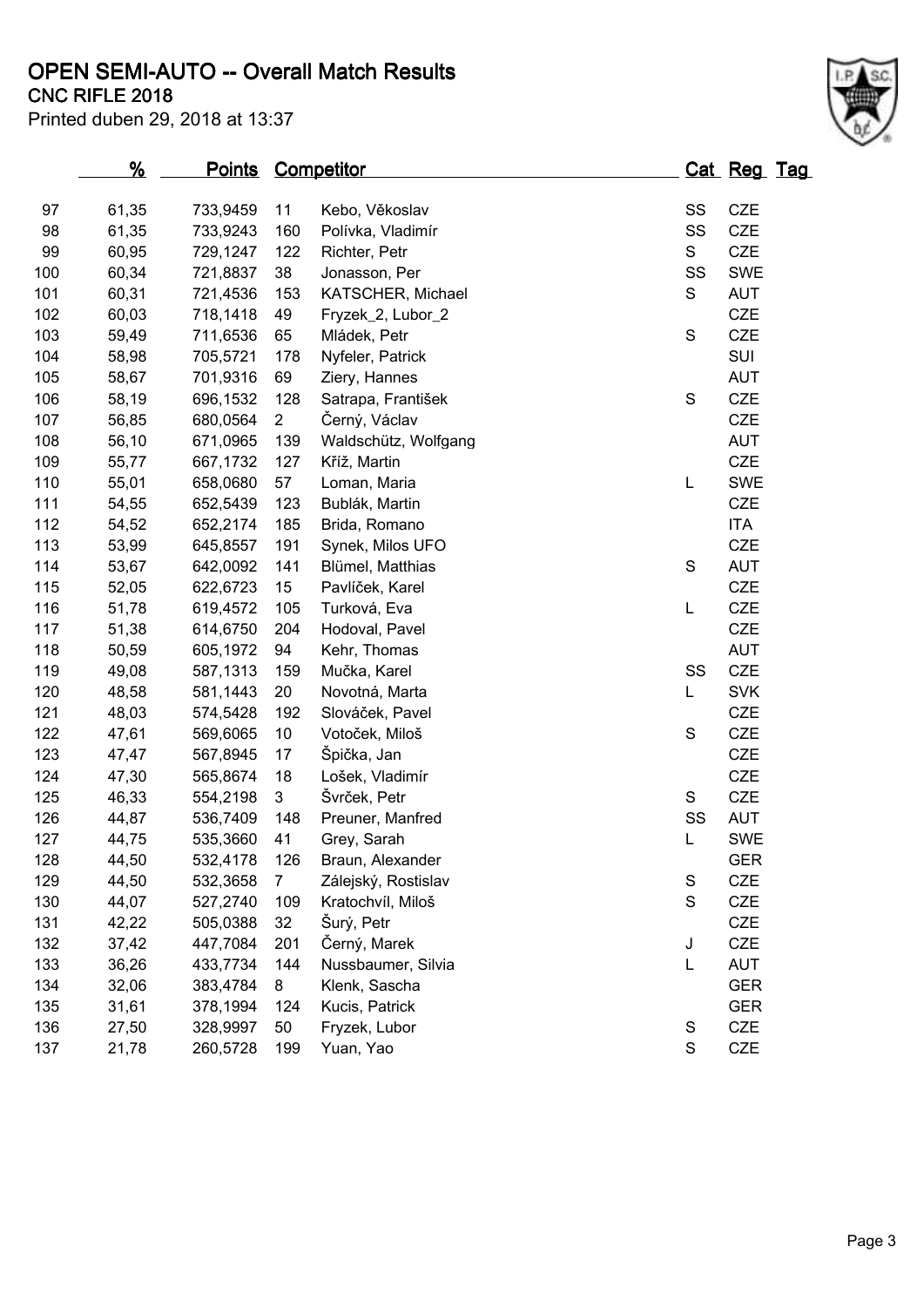### **CNC RIFLE 2018 STANDARD SEMI-AUTO -- Overall Match Results**

Printed duben 29, 2018 at 13:37

|                | <u>%</u> | <u>Points</u> |              | <u>Competitor</u>     |             | <u>Cat Reg Tag</u> |  |
|----------------|----------|---------------|--------------|-----------------------|-------------|--------------------|--|
| 1              | 100,00   | 1200,8804     | 44           | Pálka, Ján            | S           | <b>SVK</b>         |  |
| $\overline{c}$ | 96,22    | 1155,5416     | 186          | Avoledo, Manuele      |             | <b>ITA</b>         |  |
| 3              | 90,06    | 1081,5114     | 161          | Svoboda, Petr         |             | CZE                |  |
| 4              | 89,58    | 1075,7816     | 75           | Stjepanovic, Savo     |             | <b>SLO</b>         |  |
| 5              | 89,58    | 1075,7730     | 74           | Stoev, Ivan           |             | <b>BUL</b>         |  |
| 6              | 89,56    | 1075,4596     | 197          | Jedlička, Jiří        |             | CZE                |  |
| $\overline{7}$ | 88,09    | 1057,8580     | 174          | Vavrecka, Michal      |             | CZE                |  |
| 8              | 88,04    | 1057,2463     | 87           | Idland, Sverre        | $\mathbf S$ | <b>NOR</b>         |  |
| 9              | 86,70    | 1041,2035     | 30           | Kovář, Zbyněk         |             | <b>CZE</b>         |  |
| 10             | 86,43    | 1037,8831     | 110          | Helán, Vít            |             | CZE                |  |
| 11             | 83,70    | 1005,1270     | 162          | Svoboda, Pavel        |             | CZE                |  |
| 12             | 82,16    | 986,6196      | 107          | Šatník, Martin        |             | <b>CZE</b>         |  |
| 13             | 81,93    | 983,8347      | 131          | Sirer, Miroslav       |             | <b>CZE</b>         |  |
| 14             | 80,41    | 965,6490      | 26           | Sedy, Roman           |             | CZE                |  |
| 15             | 78,90    | 947,4950      | 164          | Ladič, Tibor          | S           | <b>CZE</b>         |  |
| 16             | 78,34    | 940,7218      | 88           | KLESER, Marc          | $\mathbf S$ | <b>GER</b>         |  |
| 17             | 78,13    | 938,2507      | 27           | Slíva, Tomáš          |             | <b>CZE</b>         |  |
| 18             | 77,92    | 935,6913      | 66           | Necheporuk, Andrei    |             | <b>RUS</b>         |  |
| 19             | 77,27    | 927,9718      | 196          | Rosenberg, Tomáš      |             | CZE                |  |
| 20             | 76,91    | 923,5707      | $\mathbf{1}$ | Valašík, Petr         |             | <b>CZE</b>         |  |
| 21             | 76,54    | 919,1283      | 119          | Caprata, Jaroslav     |             | <b>CZE</b>         |  |
| 22             | 75,33    | 904,5801      | 76           | Jamnik, Tomaz         |             | <b>SLO</b>         |  |
| 23             | 73,57    | 883,4425      | 120          | Caprata, Jaroslav Jr. | J           | <b>CZE</b>         |  |
| 24             | 72,94    | 875,9817      | 118          | Líbenek, Tomáš        |             | <b>CZE</b>         |  |
| 25             | 71,51    | 858,6984      | 33           | Leitner, Benjamín     |             | <b>CZE</b>         |  |
| 26             | 71,09    | 853,7340      | 29           | Lisý, Radovan         |             | CZE                |  |
| 27             | 68,75    | 825,5992      | 132          | Boček, Radovan        | S           | CZE                |  |
| 28             | 67,19    | 806,9233      | 108          | Navrátil, antonín     | SS          | <b>CZE</b>         |  |
| 29             | 66,64    | 800,3175      | 55           | Frinta, Petr          |             | <b>CZE</b>         |  |
| 30             | 66,44    | 797,9138      | 77           | ŠVIDER, Michal        |             | <b>SVK</b>         |  |
| 31             | 64,46    | 774,1240      | 121          | Medulan, Ladislav     |             | <b>CZE</b>         |  |
| 32             | 63,47    | 762,1500      | 165          | Kapral, Vojtech       |             | <b>CZE</b>         |  |
| 33             | 62,68    | 752,7409      | 187          | Hofsaess, Juergen     | S           | <b>GER</b>         |  |
| 34             | 61,94    | 743,8179      | 129          | Stuehrk, Daniel       |             | <b>GER</b>         |  |
| 35             | 60,60    | 727,7391      | 163          | Havlicek, Zdenek      |             | CZE                |  |
| 36             | 57,34    | 688,5480      | 175          | Ecker, Karol          | S           | <b>SVK</b>         |  |
| 37             | 57,02    | 684,7818      | 130          | Stanislav, Dupač      |             | <b>CZE</b>         |  |
| 38             | 53,54    | 642,8984      | 54           | Šilhán, Jiří          |             | CZE                |  |
| 39             | 43,92    | 527,4283      | 31           | Rehberger, Ivo        |             | CZE                |  |

25,05 300,8513 200 Zálejská, Draha L CZE